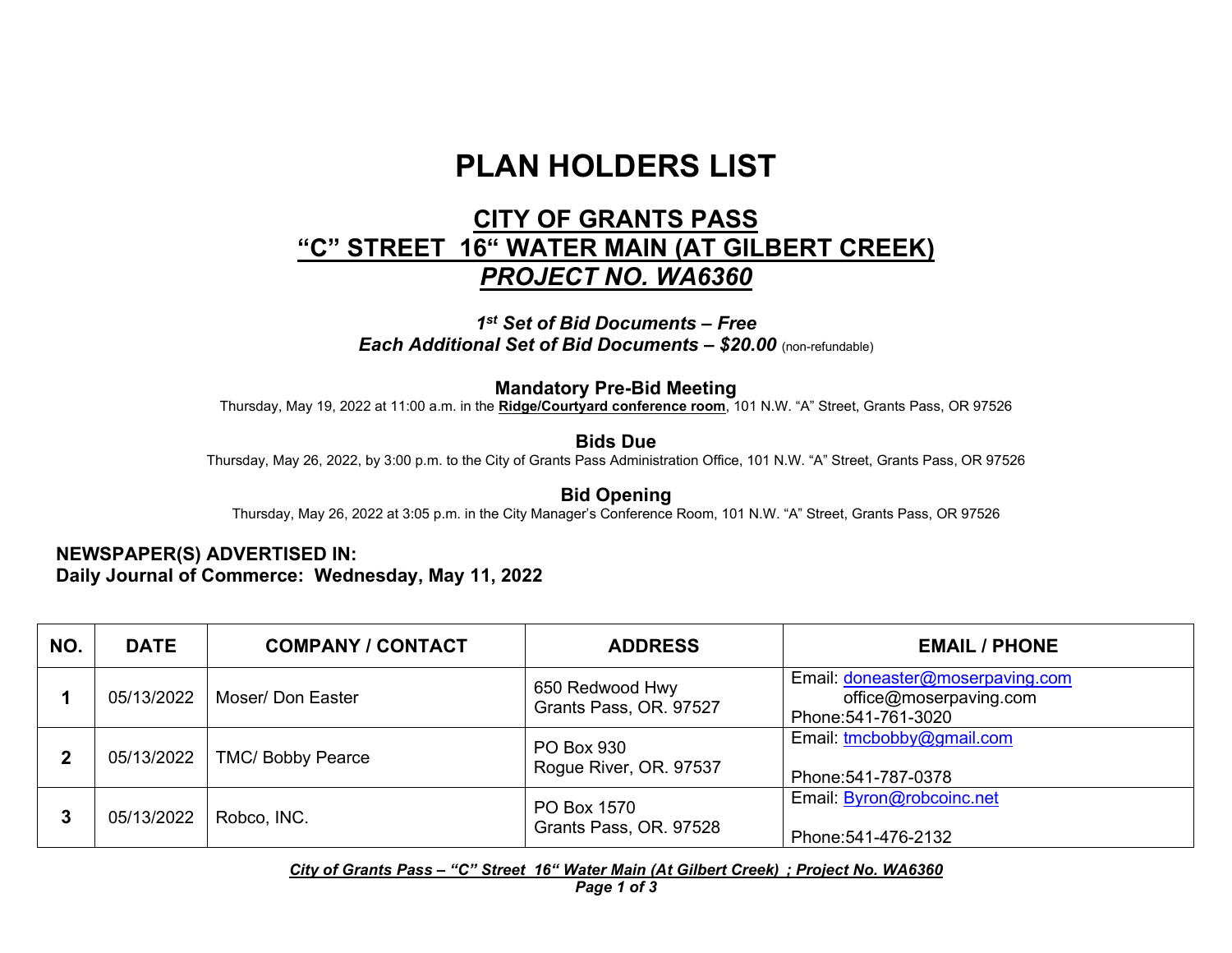| NO.                                                                                     | <b>DATE</b> | <b>COMPANY / CONTACT</b>   | <b>ADDRESS</b>                              | <b>EMAIL / PHONE</b>                                   |  |
|-----------------------------------------------------------------------------------------|-------------|----------------------------|---------------------------------------------|--------------------------------------------------------|--|
| 4                                                                                       | 05/13/2022  | <b>CPI/ Brett Brashear</b> | Po Boc 220<br>Murphy, OR. 97533             | Email: scales@cpipaving.com<br>Phone: 541-862-2390     |  |
| 5                                                                                       | 05/19/2022  | Pair-A-Dice Contracting    | <b>PO Box 446</b><br>Jacksonville, OR 97530 | Email: rinmeyer@aol.com<br>Phone: 541-660-1471         |  |
| 6                                                                                       | 05/23/2022  | Stromme Concrete / Michael | 135 NW Caddis PI<br>Grants Pass, OR. 97526  | Email: michaelstromme@gmail.com<br>Phone: 541-659-8440 |  |
| $\overline{\mathbf{7}}$                                                                 |             |                            |                                             | Email:<br>Phone:                                       |  |
| 8                                                                                       |             |                            |                                             | Email:<br>Phone:                                       |  |
| 9                                                                                       |             |                            |                                             | Email:<br>Phone:                                       |  |
| 10                                                                                      |             |                            |                                             | Email:<br>Phone:                                       |  |
| 11                                                                                      |             |                            |                                             | Email:<br>Phone:                                       |  |
| 12                                                                                      |             |                            |                                             | Email:<br>Phone:                                       |  |
| 13                                                                                      |             |                            |                                             | Email:<br>Phone:                                       |  |
| 14                                                                                      |             |                            |                                             | Email:<br>Phone:                                       |  |
| City of Grants Pass - "C" Street 16" Water Main (At Gilbert Creek) ; Project No. WA6360 |             |                            |                                             |                                                        |  |

*Page 2 of 3*